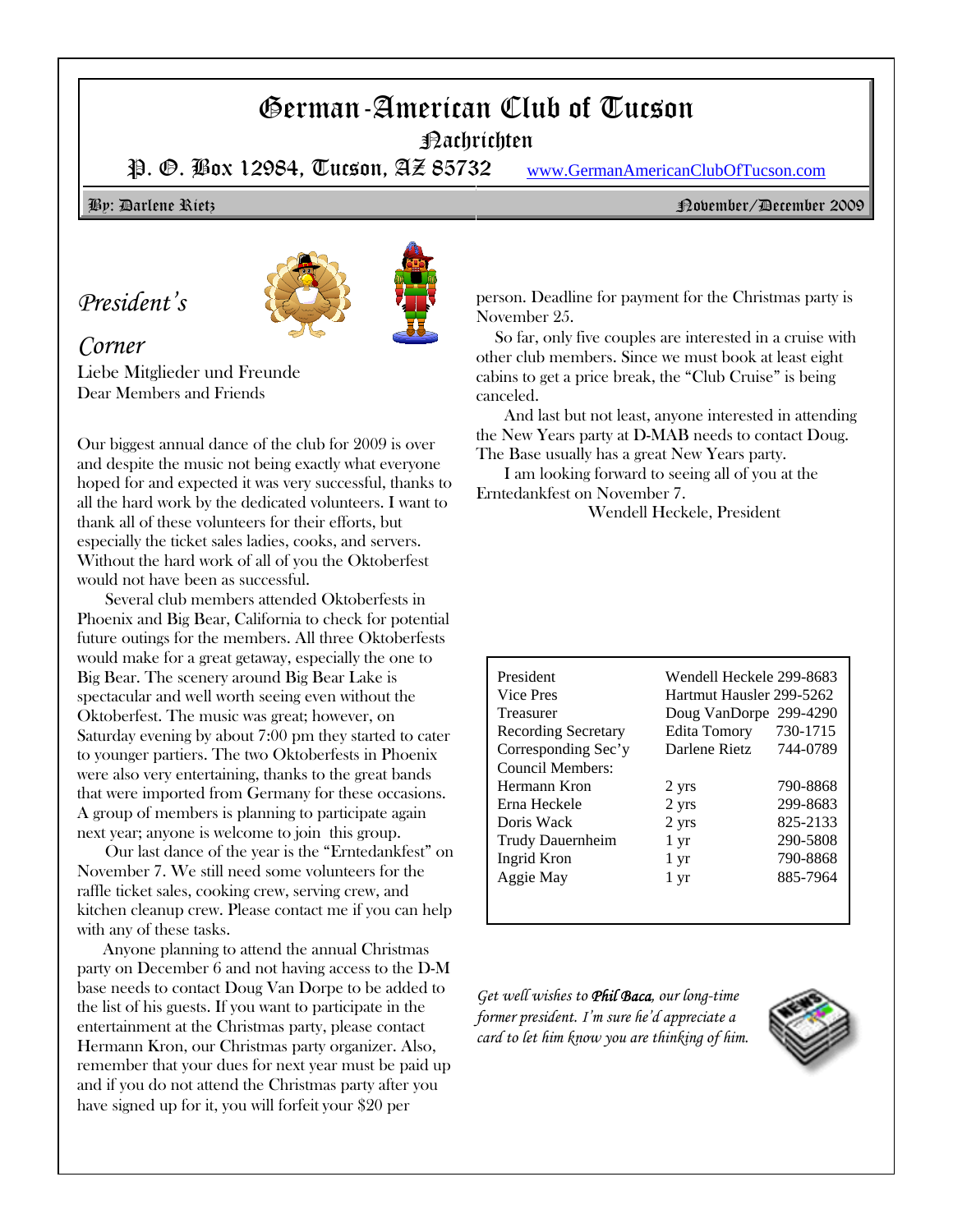### By: Darlene Rietz November/December 2009

### *Upcoming club activities:*

Nov. 7, 5:30 pm, Erntedankfest - Ken Novak

Nov. 11, 7 pm, Board meeting, plan for Christmas party

Nov. 18, 6:30 pm, Membership

meeting - **Potluck**

Dec. 2, 7 pm, Special board meeting to plan Fasching Dec. 6, 4 pm, Christmas party, DM O'Club Jan. 6, 2010, 7 pm, Board meeting Jan. 20, 7 pm,Mmembership meeting Feb. 6, 5:30 pm, Fasching dance - **Norm Siess Band** Feb. 10, 7 pm, Board meeting Feb. 17, 6:30 pm, Membership meeting - **Potluck** Mar. 6, 5:30 pm, Fruhlingstanz - **Norm Siess Band** Mar.10, 7 pm, Board meeting Mar.17, 7 pm, Membership meeting, elections



celebrating their birthday in **November**

Happy birthday to members

| Ruth Weiss         | 01 |
|--------------------|----|
| Barbara Wilkinson  | 02 |
| Hans Eckhardt      | 07 |
| Arlie Kahl         | 10 |
| Ulrike McIntyre    | 12 |
| Margareta Zillgitt | 14 |
| Heidy Fuhs         | 18 |
| Carl Unger         | 19 |
| Ray Cress          | 24 |
| Luise Lehner       | 25 |
| Charlotte Griffin  | 28 |
| Carla Eller        | 29 |
|                    |    |

| Congratulations to  |  |  |  |
|---------------------|--|--|--|
| members celebrating |  |  |  |
| birthdays in        |  |  |  |
| <b>December</b>     |  |  |  |

| Olga Claassen     | 01 |
|-------------------|----|
| John Lesko        | 01 |
| Inge Tepper       | 02 |
| Jay Martin        | 06 |
| <b>Bill Faust</b> | 11 |
|                   |    |

| <b>NOVEMBER</b> |    |    |    |    |    |    |
|-----------------|----|----|----|----|----|----|
| 2               | 3  | 7  | 7  | Ġ  | 7  | Ā  |
| ā               | īñ | 11 | 12 | 13 | īá | īs |
| TG              | 17 | 18 | T9 | 20 | 21 | 22 |
| 23              | 24 | 25 | 힒  | 27 | 20 | 79 |
| 30              |    |    |    |    |    |    |
|                 |    |    |    |    |    |    |

| <b>Frank Hastings</b> | 11 |
|-----------------------|----|
| Anton Perzinger       | 13 |
| <b>Bill Sibole</b>    | 13 |
| Heinz von Forsch      | 17 |
| Inge Fauser           | 18 |
| Robert Mielbeck       | 19 |
| Gerda Taylor          | 19 |
| Bob Holdcraft         | 23 |
| Jack Hobaugh          | 26 |
| Gene Stuessy          | 26 |
| Lilian Kling          | 27 |
|                       |    |

We wish a hearty welcome to new member, Dale Schunke. Why not



make it a point to introduce yourself and bid him a warm welcome at the next gathering?



Deepest condolences to Karl-Heinz and Bernhild Koehler and friends on the passing of former member Hilda Lauf on October 5 at the age of 89.

### REMINDER

Your 2010 dues are due and payable January 1. You may elect to have the club keep your deposit for the Christmas party or send your dues of \$20 per person to the club address above.



*Our Christmas party will be held at the DM O'Club on Sunday, December 6 beginning at 4:00 p.m. The deadline for reservations is November 25. Members*

*must send a \$20 refundable deposit per person to Doug at the Club address, which will be refunded at the door or applied to your next year's membership dues, as you wish. Guests will be \$25 per person for adults; children age 6-12 will be \$12.50; non-refundable; children under age 6 are free. NEW MEMBERS PLEASE NOTE: If you do not have base privileges, you MUST call*

*Doug at 299-4290 to give him information to be put*